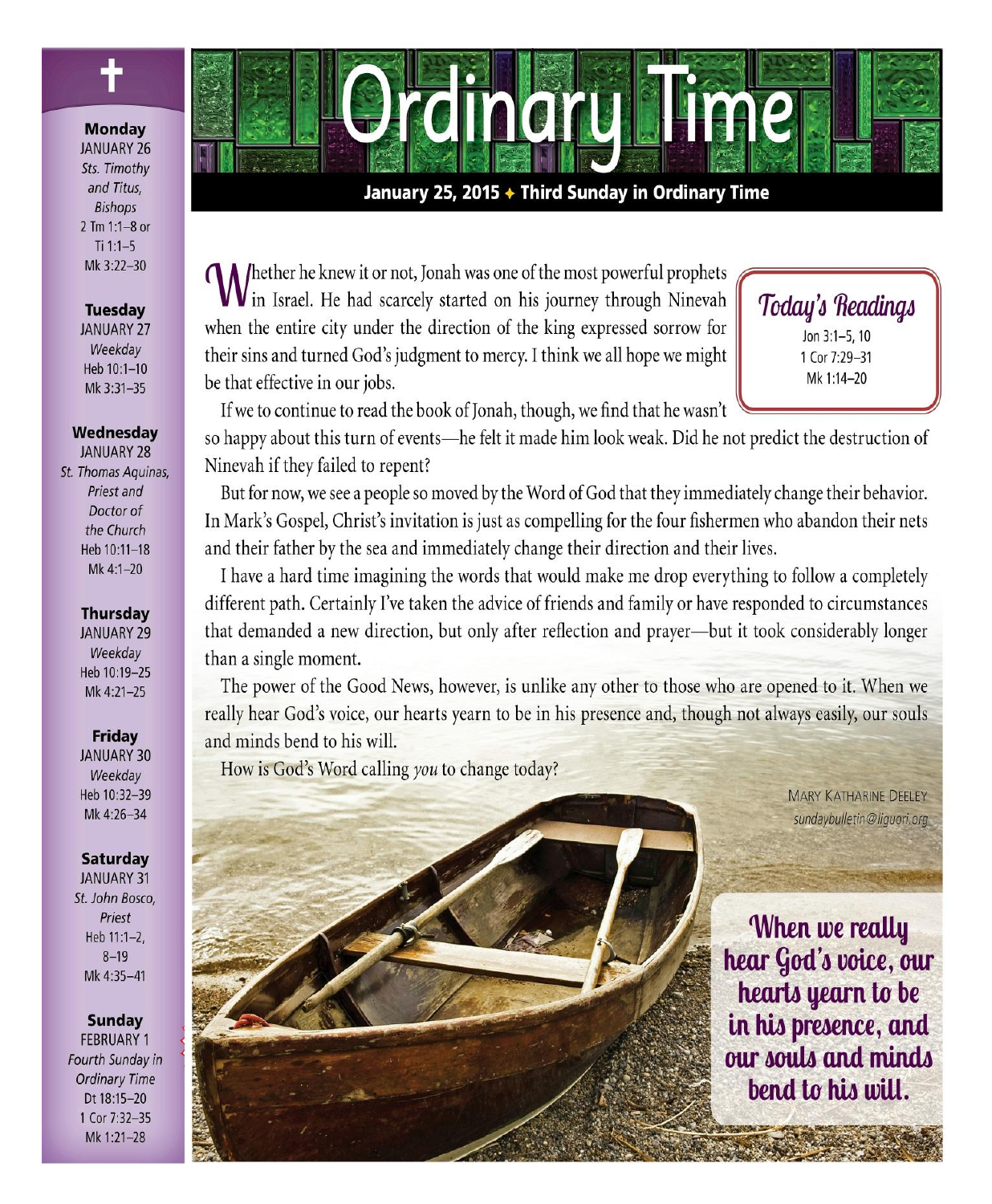

# *3* **rd Sunday In Ordinary Time**

*January 25 th , 2015* 



# *St. Ann Catholic Church & Our Lady of Chartres Mission Pastor: Reverend Khoa P. Vo*

*Office: 228-832-2560, Fax: 228-832-3140 Hours: Monday-Friday 9am-4pm.*  **Web: www.stannparishlizana.org --- Email: [stanncatholic@bellsouth.net](mailto:stanncatholic@bellsouth.net)**



EUCHARISTIC ADORATION Every Friday Adoration from 8:30 a.m. to 9:30 a.m SACRAMENT OF RECONCILIATION

Both Before Mass and by Appointment. *Mass Schedule for this Week*  Our Lady of Chartres Mass Schedule Sun 7:30 am Our Parish Family St. Ann Mass Schedule & Intentions Sat 4:00 pm Our Parish Family Sun 9:00am Our Parish Family Mon 8:00 am +Fr Pete (spec int) Tues 8:00 am +Fr Pete (spec int) Wed 6:00 pm +Fr Pete (spec int) Thu 9:00am+Fr Pete (spec int) Fri 8:00 am +Fr Pete (spec int)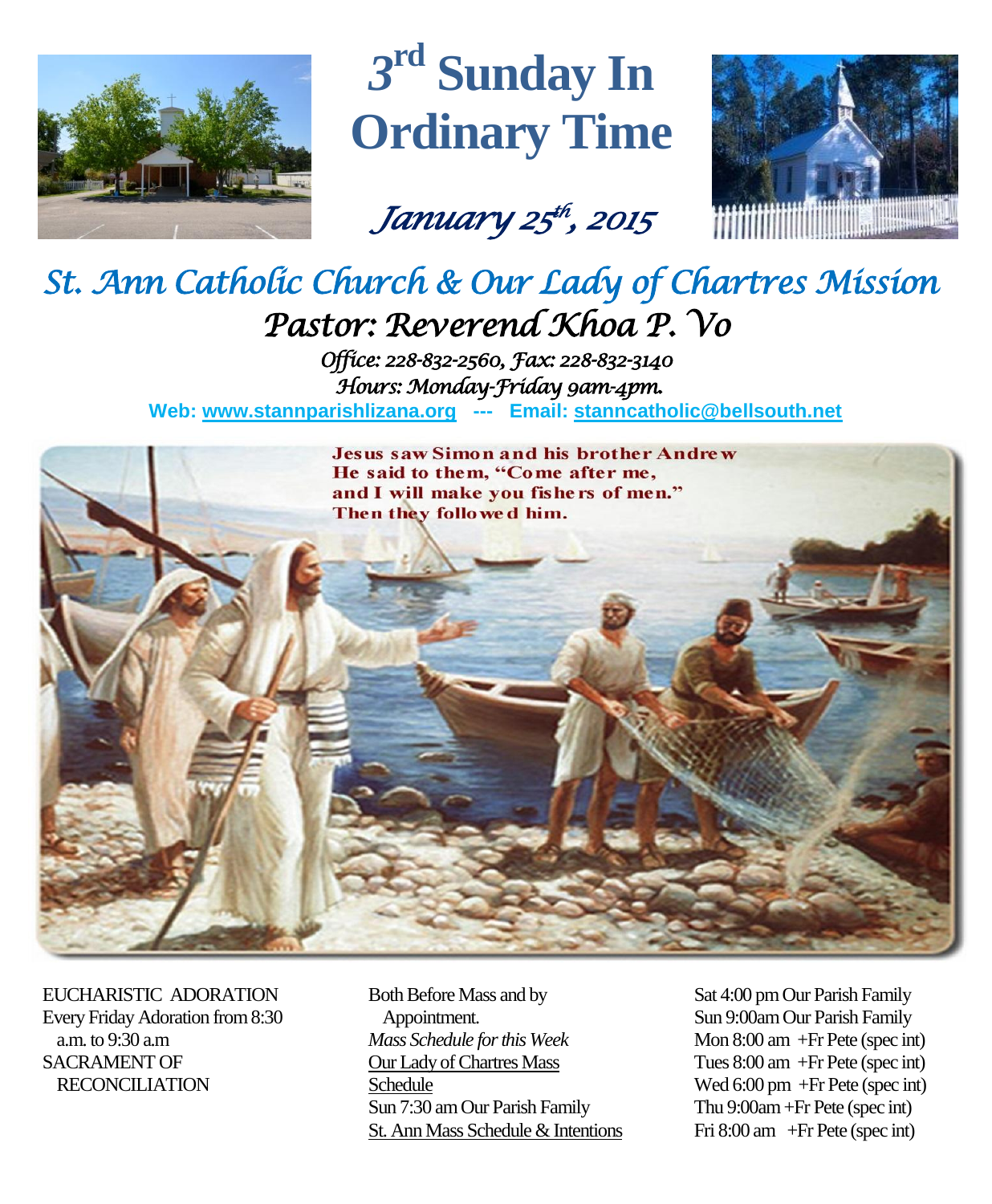# *From Father Khoa's Desk...*

# *Dear Parishioners and Friends,*

What would happen if Jesus spoke these commanding words today? "Repent, and believe in the gospel." Would his listeners accuse him of shoving his religion down their throats? Would they give him a lecture on tolerance or insist that repentance is an outdated idea from a bygone era obsessed with guilt? How many of us would actually listen to him, take him at his word, and do what he said?

Our modern sensitivities have been programmed to respond with skepticism, if not anger, to any suggestion that there is a "right" way of doing things or a "true" religion. Much of our culture subtly preaches that right and wrong is all relative and that religions are all generally the same. But when Jesus tells us to repent, he implies that some of the choices we are making are wrong, that we need to change; to eliminate our sins, to turn toward God, and to become more loving, more generous, and more forgiving. And when he tells us to believe in the Gospel, he's not just making a recommendation or offering some sage advice. He is giving us directions for what we need to do to enter into "the kingdom of God."

The challenge we face in our day and age is to silence the societal messages that color our thoughts and instead listen to Jesus with an open mind. Are we willing to let his words affect us? Are we ready to examine our lives and repent of our sins? Are we prepared to believe the good news he preached of salvation and forgiveness? His message is more than a command. It's an invitation. He wants us to share in the glory of his heavenly kingdom, now and for all eternity. The question is only how we will respond to this divine invitation.

**May God bless all of us!**

*This weekend* is the Special Diocesan Collection for the *Saltillo Mission (Latin America).* Envelopes are available in the back of the church.

*Fr Peter Mockler's Anniversary Mass:* **January 30th this Friday** marks the first anniversary of Fr Peter Mockler. You are invited to a Mass in his honor at 6:00 pm at Most Holy Trinity Church. Bishop Roger Morin and Bishop Emeritus Lawson Howze will be present at this mass.

# *End of Year Statements*

If you desire an end of year offering statement please email or call the Parish office and request one call 228-832-2560 or email **[\(stanncatholic@bellsouth.net](mailto:stanncatholic@bellsouth.net)**).

**Lenten Fish Fry:** We will have a meeting **this Sunday January 25** after 9am mass to discuss the Lenten Fish Fry. I invite all ministries: Altar Society, Youth, Knights of Columbus, Men & Women Club, other ministries, and volunteers to come and discuss. Thank you very much.

**ST. ANN STEWARDSHIP:\*\* 62**Identifiable: **\$1,120.00;** Loose: **\$1,560.00;** Total**: \$2,680.00**; Children: **\$13.00,** Christmas: **\$10.00** Building Fund: **\$145.45 OUR LADY OF CHARTRES STEWARDSHIP:** Identifiable: **\$85.00**; Loose: **\$90.00** Total**: \$175.00**.  **\*\*Amount needed weekly \$2,908.84. Thank you for your generosity.**

# **ST. ANN ACTIVITIES**

*Bible Study:* We study *Mary* beginning on Jan 8, 2015. Classes are on **Wednesdays 6:30-8 pm, and on Thursday from 9-10:30am at CCD Building**. For more information, please contact **Ruth Schonewitz and Henrietta Ladner.**